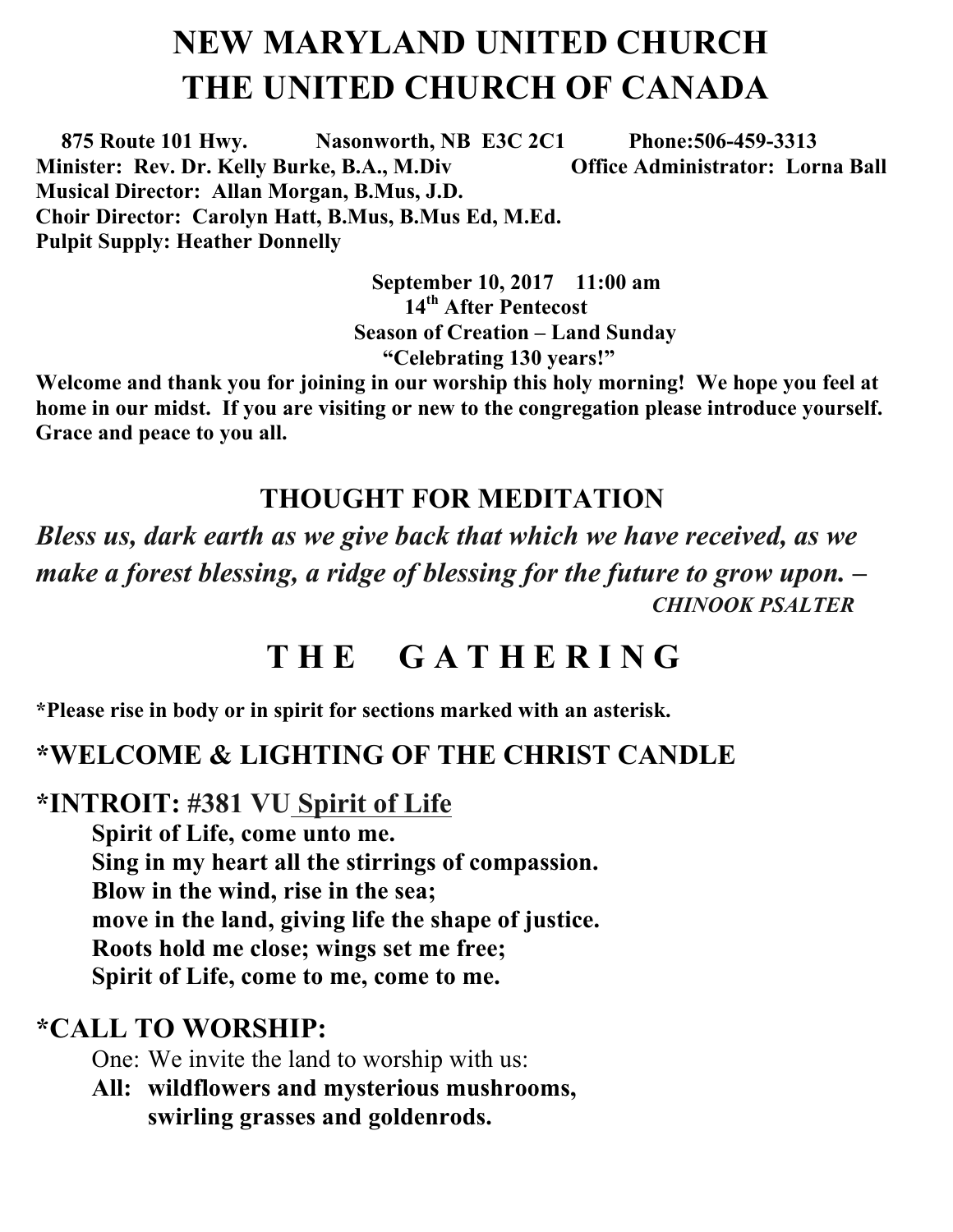One: We invite the farmlands to sing with us:

**All: wheat fields, orchards, and vineyards, hay fields, gardens, and wetlands.**

One: We join with all the fauna of the fields in praising God:

**All: horses, sheep, and cattle, grass snakes and grasshoppers, eagles and crows.**

One: We invite the ground to stir deep below:

**All: life giving microbes restoring the soil, beetles and worms preparing our food.**

One: We celebrate the song of the soil! **All: Sing, soil, sing!**

#### **\*HYMN #174 MV Soil of God, You and I**

#### **OPENING PRAYER:**

One:Marvelous Maker, we come into your presence to worship in this sanctuary called Earth,

**All: a planet pulsating with your presence, a presence quivering in the forests, a presence vibrating in the land, a presence shimmering in the rivers.**

One:God, reveal yourself to us in this place, and show us your face in all creation.

# **All: Holy! Holy! Holy!**

**The whole Earth is filled with your glory**.

## **SOUL SEARCHING**

One:Awesome Creator, as we celebrate Land Sunday we remember the dry land that rose from waters in the beginning, the plants that emerged from the soil to cover the land with vegetation, and the rich diversity of animal life.

**All: Holy God, we regret that we have become alienated from Earth and treated this garden planet as a beast to be tamed, as a place to be ruled for our gain. We have killed living soils with chemicals, we have cleared rich lands of wildlife, and we are sorry. Amen. 2.**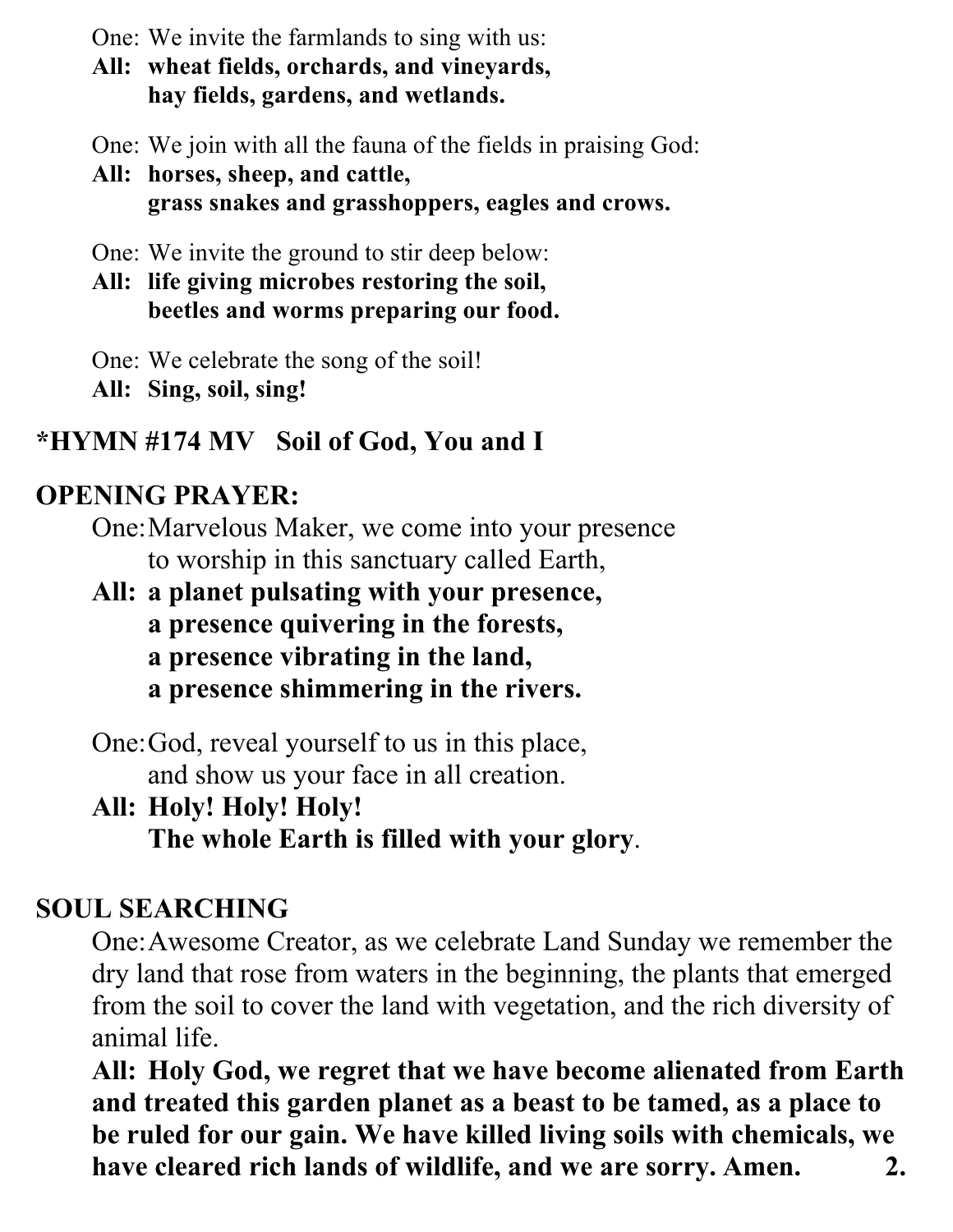#### **WORDS OF ASSURANCE**

#### **SOME TIME WITH THE CHILDREN \*HYMN MV#41 O Beautiful Gaia**

### **T H E W O R D O F G O D**

**SCRIPTURE LESSON(S): Psalm 139 VU, page 861 Genesis 3: 14-19, 4: 8-16**

**ANTHEM** 

**REFLECTION** 

**\*HYMN #307 VU Touch the Earth Lightly** 

# **T H E R E S P O N S E ANNOUNCEMENTS**

#### **OFFERING & OFFERTORY #538 VU For the Gift of Creation For the gift of creation, the gift of your love, and the gift of the Spirit by which we live, we thank you and give you the fruit of our hands. May your grace be proclaimed by the gifts that we give.**

#### **DEDICATION**

**God, our Creator, through your love you have given us these gifts to share. Accept our offerings as an expression of our thanksgiving and as a sign of our concern for those in need, including all our fellow creatures on Earth. Amen**

#### **PRAYERS OF THE PEOPLE**

**Our Father who art in heaven, Hallowed be thy name. Thy kingdom come,**  Thy will be done 3.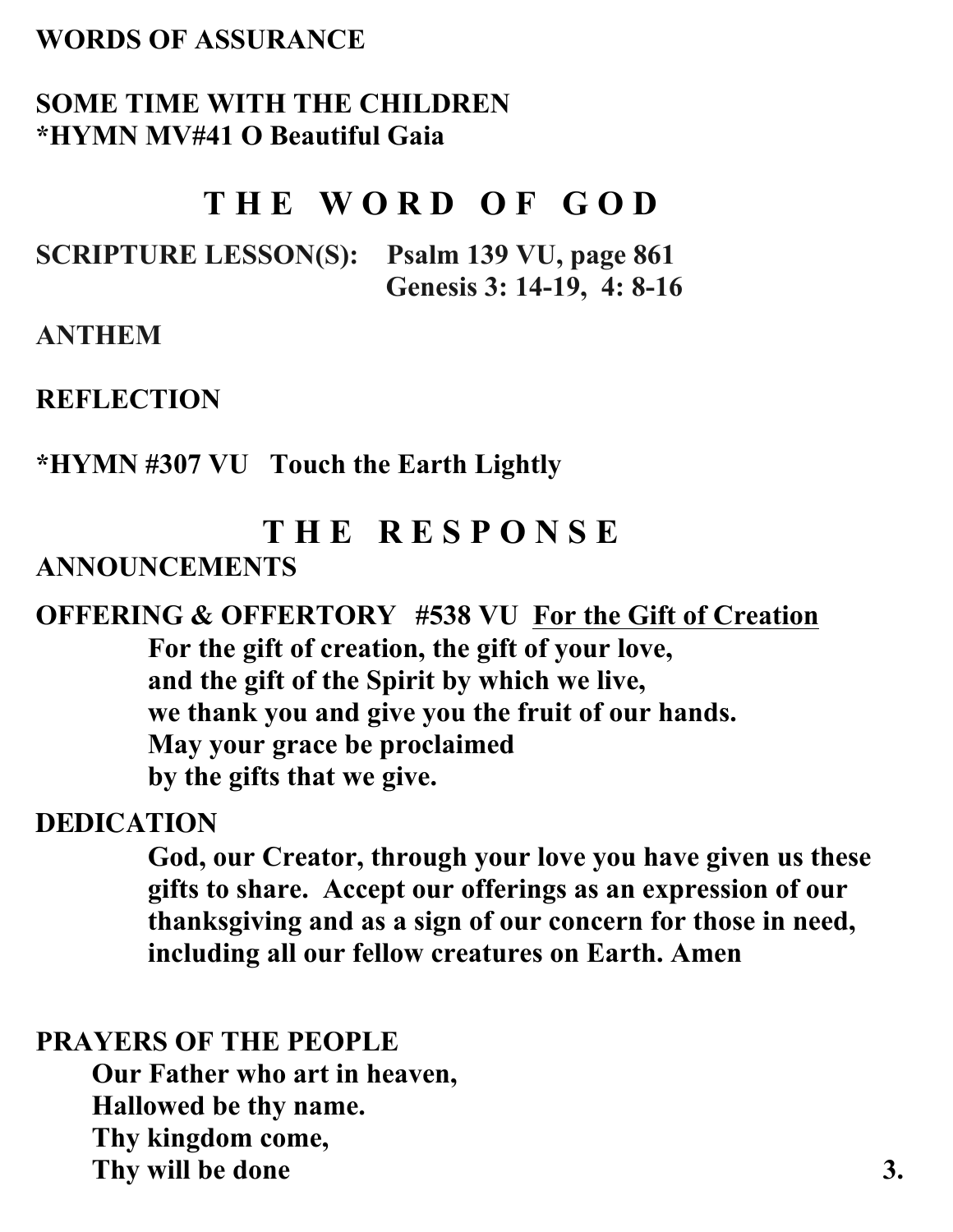**On Earth as it is in heaven. Give us this day our daily bread, And forgive us our trespasses, As we forgive those who trespass against us, And lead us not into temptation, But deliver us from evil, For thine is the kingdom, the power and the glory, For ever and ever. Amen** 

**\*HYMN #296 VU This is God's Wondrous World** 

#### **BENEDICTION**

**\*CHORAL BLESSING: #884VU You Shall Go Out with Joy (2 times) You shall go out with joy and be led forth with peace; the mountains and the hills will break forth before you; there'll be shouts of joy, and all the trees of the field will clap, will clap their hands!**

> **And all the trees of the field will clap their hands, (clap, clap) the trees of the field will clap their hands, (clap, clap) the trees of the field will clap their hands (clap, clap) while you go out with joy.**

Today's prayers are adapted from a liturgy for Land Sunday provided at www.letallcreationpraise.org.

# **ANNOUNCEMENTS**

**E-Mail: nmuc@nb.aibn.com Website: www.newmarylandunited.ca**

*If you know of someone in hospital please notify the Church. Please forward items of prayer and celebration to the Minister. For emergencies, you may call Rev. Jane Johnson at 440-9981.*

**Greeters:** Lydia and Patrick LaPointe **Trustees On Duty (Sept):** Dave Ward and Jim Merrill **4.**